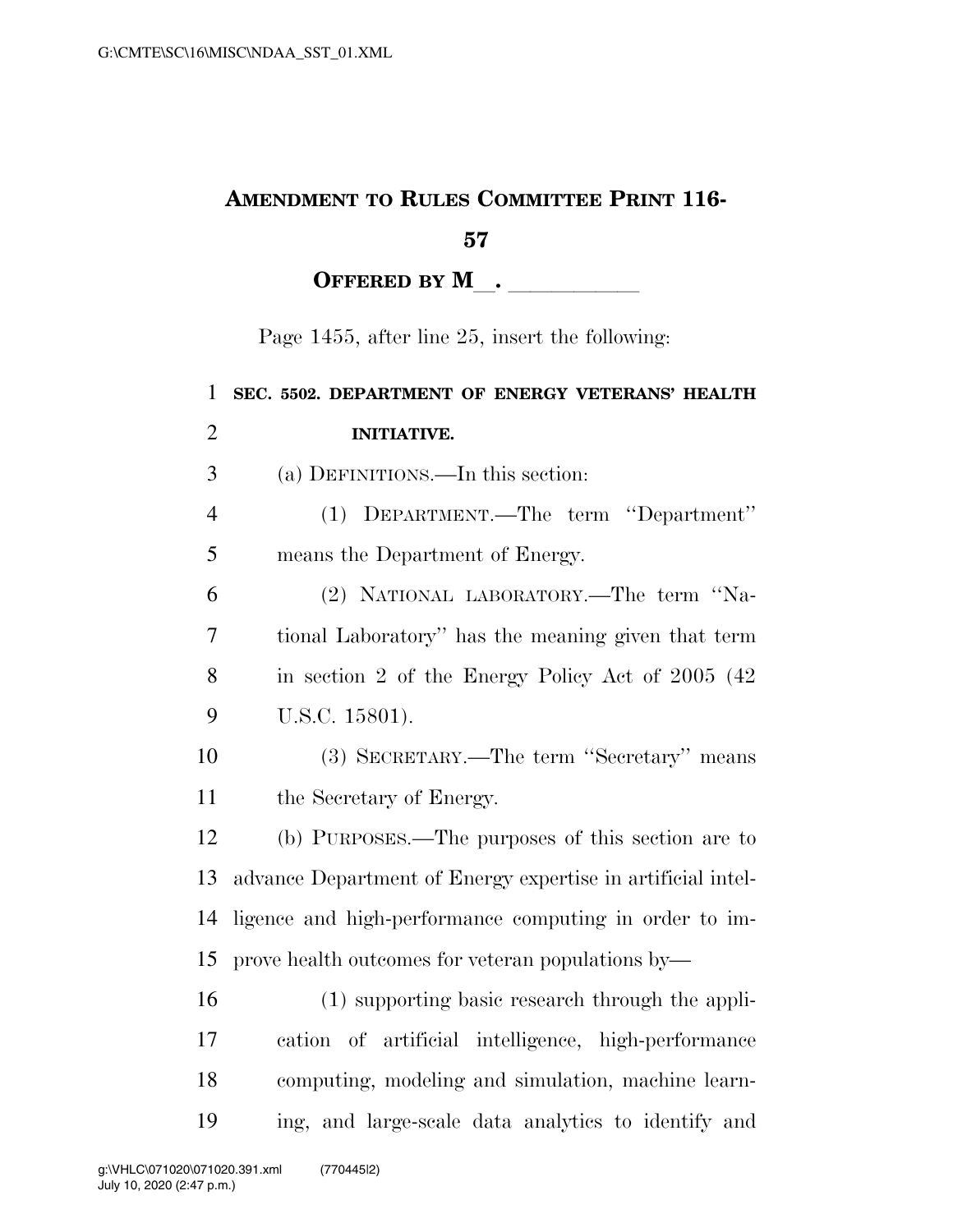$\mathfrak{D}$ 

 solve outcome-defined challenges in the health sciences;

 (2) maximizing the impact of the Department of Veterans Affairs' health and genomics data housed at the National Laboratories, as well as data from other sources, on science, innovation, and health care outcomes through the use and advance- ment of artificial intelligence and high-performance computing capabilities of the Department of Energy;

 (3) promoting collaborative research through the establishment of partnerships to improve data sharing between Federal agencies, National Labora- tories, institutions of higher education, and non-profit institutions;

 (4) establishing multiple scientific computing user facilities to house and provision available data to foster transformational outcomes; and

 (5) driving the development of technology to im- prove artificial intelligence, high-performance com- puting, and networking relevant to mission applica- tions of the Department of Energy, including mod- eling, simulation, machine learning, and advanced data analytics.

 (c) DEPARTMENT OF ENERGY VETERANS HEALTH RESEARCH AND DEVELOPMENT.—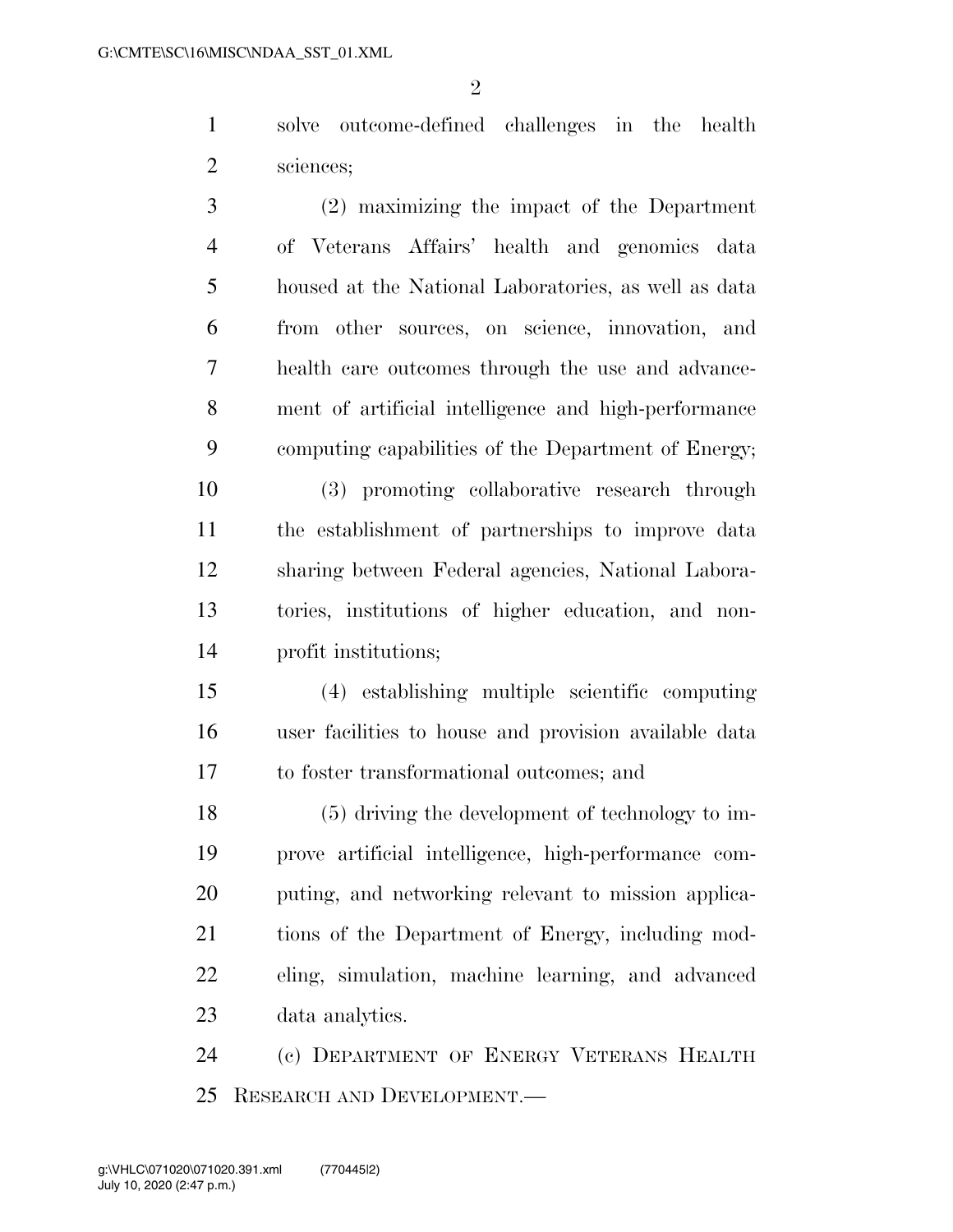(1) IN GENERAL.—The Secretary shall establish and carry out a research program in artificial intel- ligence and high-performance computing, focused on the development of tools to solve big data challenges associated with veteran's healthcare, and to support the efforts of the Department of Veterans Affairs to identify potential health risks and challenges uti-8 lizing data on long-term healthcare, health risks, and genomic data collected from veteran popu- lations. The Secretary shall carry out this program through a competitive, merit-reviewed process, and consider applications from National Laboratories, in- stitutions of higher education, multi-institutional col- laborations, and other appropriate entities. (2) PROGRAM COMPONENTS.—In carrying out the program established under paragraph (1), the Secretary may— (A) conduct basic research in modeling and simulation, machine learning, large-scale data analytics, and predictive analysis in order to de-

 velop novel or optimized algorithms for pre-22 diction of disease treatment and recovery;

 (B) develop methods to accommodate large data sets with variable quality and scale, and to provide insight and models for complex systems;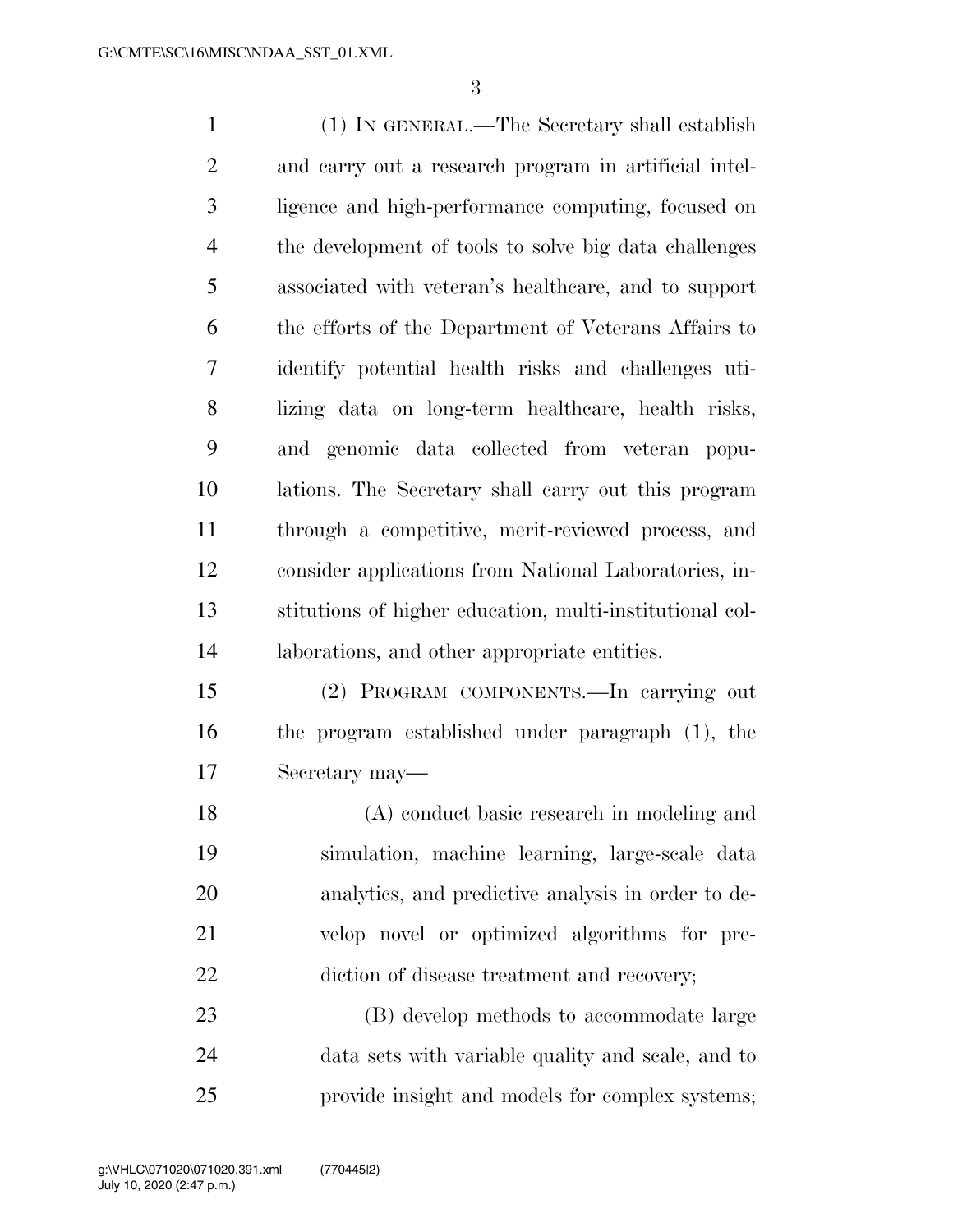(C) develop new approaches and maximize 2 the use of algorithms developed through artifi- cial intelligence, machine learning, data ana- lytics, natural language processing, modeling and simulation, and develop new algorithms suitable for high-performance computing sys- tems and large biomedical data sets; (D) advance existing and construct new data enclaves capable of securely storing data

 sets provided by the Department of Veterans Affairs, Department of Defense, and other sources; and

 (E) promote collaboration and data shar- ing between National Laboratories, research en- tities, and user facilities of the Department by providing the necessary access and secure data 17 transfer capabilities.

 (3) COORDINATION.—In carrying out the pro- gram required under paragraph (1), the Secretary is authorized to—

 (A) enter into memoranda of under- standing in order to carry out reimbursable agreements with the Department of Veterans Affairs and other entities in order to maximize the effectiveness of Department of Energy re-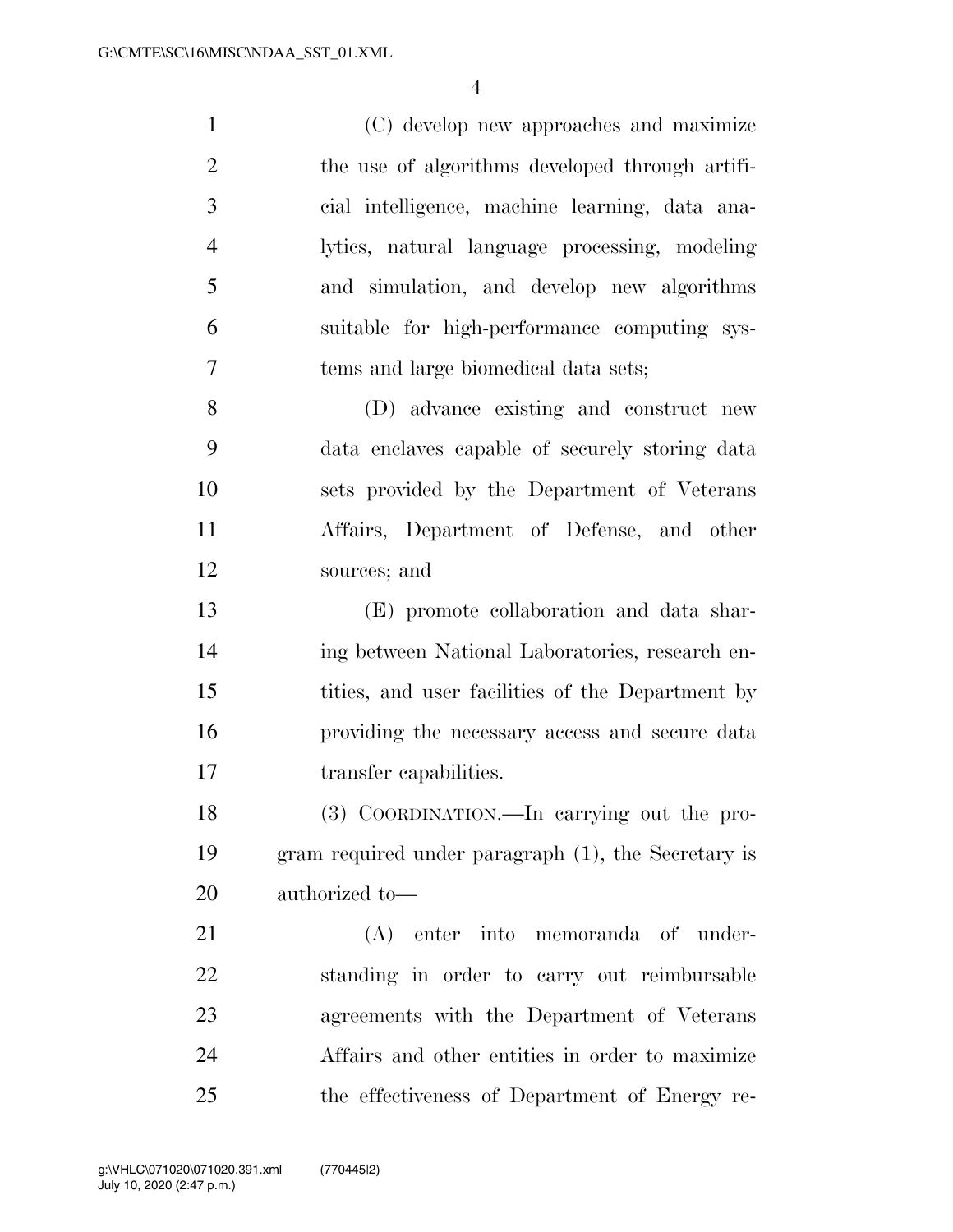| $\mathbf{1}$   | search and development to improve veterans'         |
|----------------|-----------------------------------------------------|
| $\overline{2}$ | healthcare;                                         |
| 3              | (B) consult with the Department of Vet-             |
| $\overline{4}$ | erans Affairs and other Federal agencies as ap-     |
| 5              | propriate; and                                      |
| 6              | (C) ensure that data storage meets all pri-         |
| 7              | vacy and security requirements established by       |
| 8              | the Department of Veterans Affairs, and that        |
| 9              | access to data is provided in accordance with       |
| 10             | relevant Department of Veterans Affairs data        |
| 11             | access policies, including informed consent.        |
| 12             | (4) REPORT.—Not later than 2 years after the        |
| 13             | date of the enactment of this Act, the Secretary    |
| 14             | shall submit to the Committee on Science, Space,    |
| 15             | and Technology and the Committee on Veterans' Af-   |
| 16             | fairs of the House of Representatives, and the Com- |
| 17             | mittee on Energy and Natural Resources and the      |
| 18             | Committee on Veterans' Affairs of the Senate, a re- |
| 19             | port detailing the effectiveness of—                |
| 20             | (A) the interagency coordination between            |
| 21             | each Federal agency involved in the research        |
| 22             | program carried out under this subsection;          |
| 23             | (B) collaborative research achievements of          |
|                |                                                     |

the program; and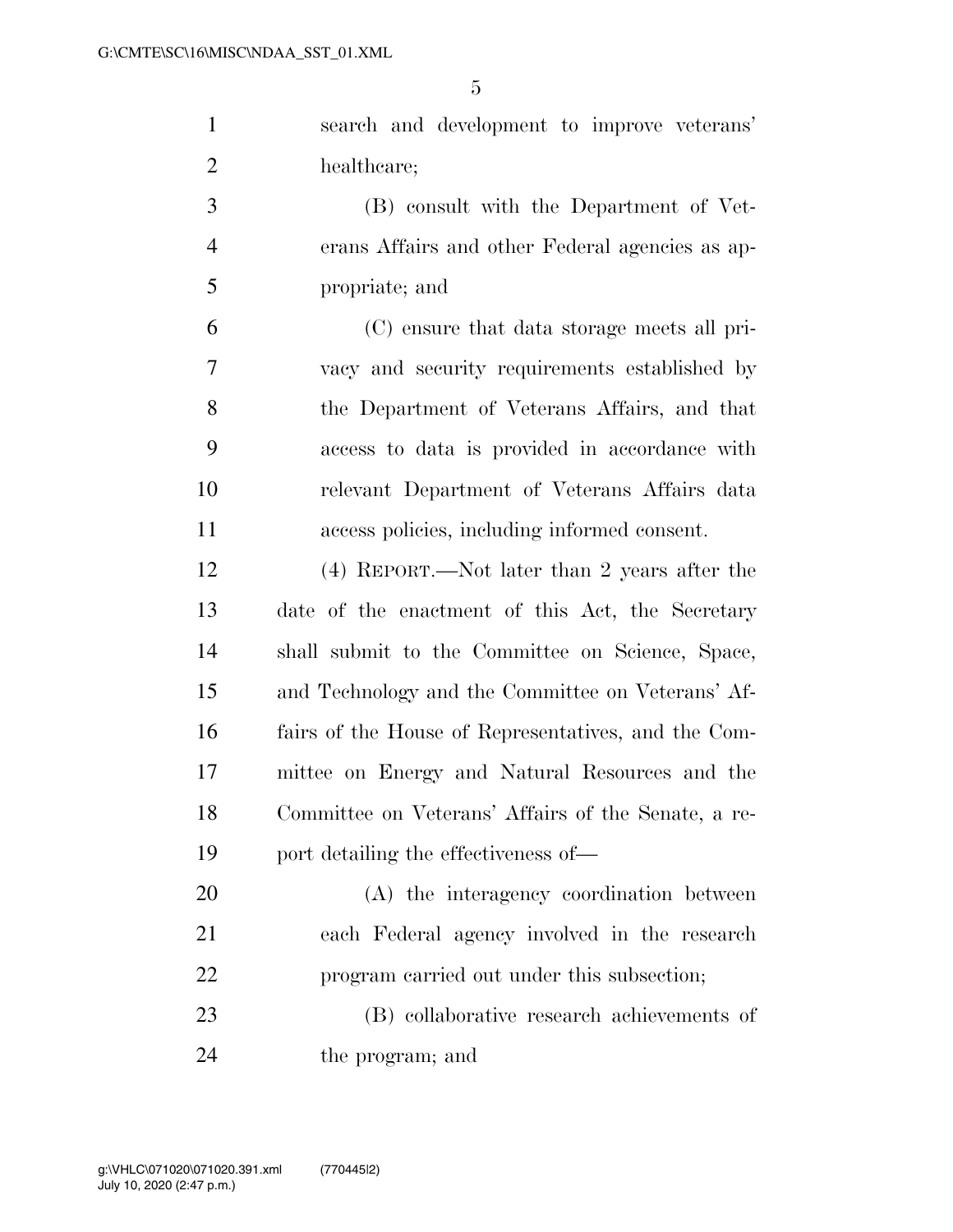(C) potential opportunities to expand the technical capabilities of the Department.

 (5) FUNDING.—There are authorized to be ap- propriated to the Secretary of Veterans Affairs to carry out this section \$5,400,000 for fiscal year 2021.

(d) INTERAGENCY COLLABORATION.—

 (1) IN GENERAL.—The Secretary is authorized to carry out research, development, and demonstra- tion activities to develop tools to apply to big data that enable Federal agencies, institutions of higher education, nonprofit research organizations, and in- dustry to better leverage the capabilities of the De- partment to solve complex, big data challenges. The Secretary shall carry out these activities through a competitive, merit-reviewed process, and consider ap- plications from National Laboratories, institutions of higher education, multi-institutional collaborations, and other appropriate entities.

 (2) ACTIVITIES.—In carrying out the research, development, and demonstration activities authorized under paragraph (1), the Secretary may—

 (A) utilize all available mechanisms to pre- vent duplication and coordinate research efforts across the Department;